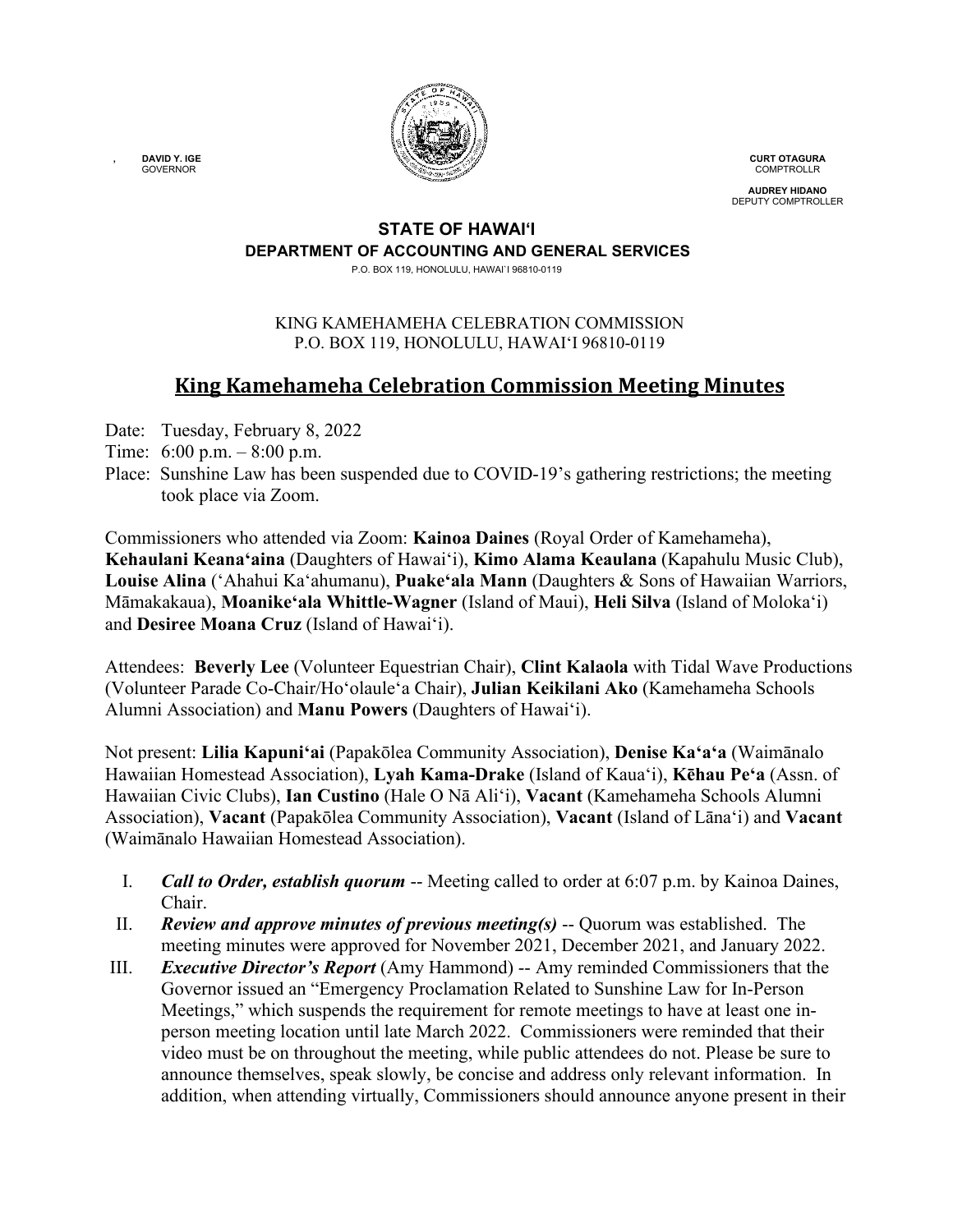residence. Amy noted she completed the regularly required DAGS administrative duties and tasks and attended the monthly DAGS meeting as well as HTA meetings. Also, the State Foundation on Culture and the Arts (SFCA) will be hosting a more robust website and be providing our updates. A link will be sent a link for review.

## IV. *KKCC Business*

- *i. Executive Committee Report* -- Kainoa and Amy met with ABC Mouse, a website that receives 200,000 viewers per day. We will be working with them on some keiki programming. Also, we are considering to set up a Friends of King Kamehameha Celebration similar to that of the Friends of the Library. This would be in support of our overall mission. A vote to create an investigative committee will be added to the agenda for the next meeting.
- *ii. Financial Update* (Ian Custino) -- Kainoa reported on behalf of Ian noting that the balance has not changed from last month.
	- *i. Fundraising Committee* (Ian Custino) -- Kainoa reported on behalf of Ian that HTA has awarded us statewide funding in the amount of \$150,000 of which the original request was \$375,000. Amy asked each island to update their funding request last week via email and essentially those revised amounts have been approved by the Executive Committee. Amy will be reaching out to all funded recipients individually to review the amounts and process. Also, a budget and draft sponorship letters are in the shared folder for review. We plan to post a sponsorship fundraising list for everyone to sign up to pursue their contacts as we want to avoid duplication. We hope to engage sponsors statewide initially and then pursue fundraising to fill the gaps as needed per island. For example, currently Kainoa is working with Kauʻi Burgess to secure funding from Kamehameha Schools. But that is a different pot of funds than, for example, in Maui Nui which can also be pursued. Let's be sure to coordinate the requests and check the shared folder for fundraising pursuit list prior to reaching out to sponsors.

## *iii. Committee Reports*

- *i. Legislative* (Manu Powers) -- Nothing to report.
- *ii. Statuary* (Desiree Moana Cruz) -- Nothing to report.
- *iii. Retention* (Kēhau Pe'a and Kehaulani Keanaʻaina) -- Kehaulani announced that we are still seeking candidates for the vacant positions. She also thanked Julian Ako from KSAA for continuing to pursue someone to replace nominee, Kāwika Trask, who is unable to participate.
- *iv. State Archives* (Kimo Alama Keaulana) -- Nothing to report.
- *v. Events*
	- *1. Kauaʻi Lei Draping/Hoʻolauleʻa* (Lyah Kama-Drake) -- Nothing to report.
	- *2. Oʻahu*
		- *a. Parade, Hoʻolauleʻa* (Clint Kalaola, Oʻahu Parade Co-Chair) -- Parade Committee met and revised the original budget. Clint announced that he is currently working to secure Aloha Tower Marketplace as the venue for the Hoʻolauleʻa but is still awaiting a response. Also, it was noted that we were not able to secure the Convention Center as it is unavailable this year for float building, so we are looking for a location.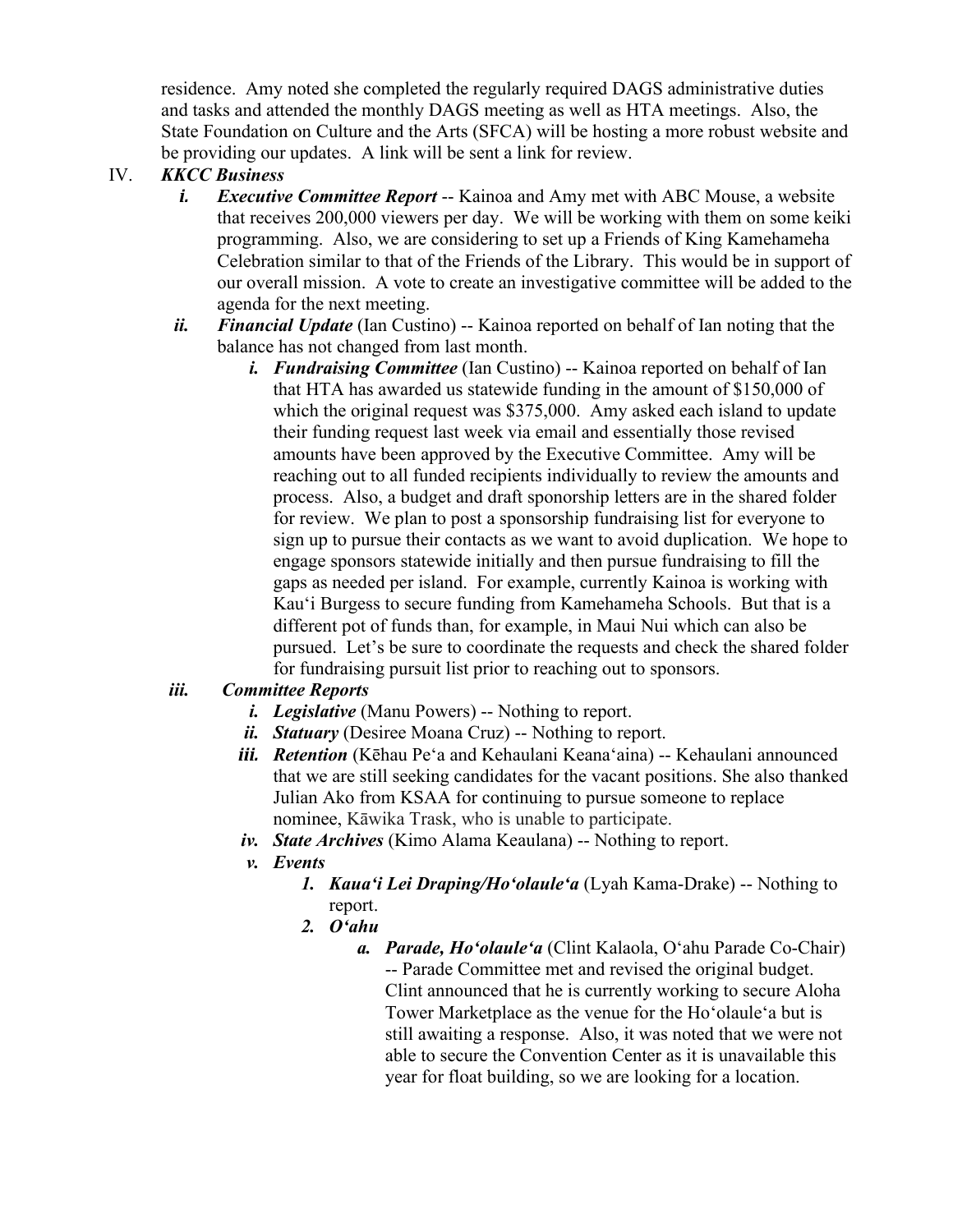- *b. Pāʻū Units* (Beverly Lee, Equestrian Chair) -- Nothing to report.
- *c. Statue Lei Draping* (Louise Alina) -- Planning is in progress, with nothing new to report.
- *3. Molokaʻi Parade/Hoʻolauleʻa* (Heli Silva) -- Heli advised she is awaiting approval of events' permits and may need to make adjustments but promises that the activities will still be fabulous.
- *4. Maui Parade/Hoʻolauleʻa* (Moanikeʻala Whittle-Wagner) -- The Maui Committee met in January and they have selected a Pāʻū Queen. They meet on the third Thursday of each month. They are still awaiting approval for their permit but have been notified by the County that vendors are not authorized. However, they to plan to proceed with the parade.
- *5. Lānaʻi* (Vacant) -- Nothing to report.
- *6. Island of Hawaiʻi*
	- *a. Hilo Lei Draping and Kohala Lei Draping/Parade/ Hoʻolauleʻa* (Desiree Moana Cruz) -- Desiree advised that for the last two years they have not been permitted to gather officially for the Hilo or Kohala Lei Draping Ceremonies, however, individuals did privately gather to celebrate King Kamehameha Day beautifully. Currently private citizens are planning to hold unofficial activities and if restrictions are not lifted, activities will continue to be private.
	- *b. Kona Lei Draping/Parade/ Hoʻolauleʻa* (Manu Powers) -- Manu noted they had a Kona Parade Committee Meeting. She commented that she had met with the Mayor and have his blessing to model the King Kamehameha Day Celebration activities accordingly with the Merrie Monarch Festival.
- *7. 150th Kamehameha Day Celebration Committee* (Kainoa Daines) -- Nothing new to report
- V.*Commissioner reports/updates non-island specific representatives*
	- i. *Royal Order of Kamehameha* (Kainoa Daines) -- Kainoa will ask the organization to absorb the float-building costs to accommodate our budget.
	- ii. *'Ahahui Ka'ahumanu* (Louise Alina) -- Louise reported they are in the planning stages for their celebration in March for Queen Kaʻahumanu at Mauna Ala.
	- iii. *Hale O Nā Ali'i* (Ian Custino) -- Nothing to report.
	- iv. *Daughters & Sons of Hawaiian Warriors, Māmakakaua* (Puake'ala Mann) -- Nothing to report.
	- v. *Daughters of Hawai'i* (Kehaulani Keana'aina) -- Kehaulani announced the "Muʻu at the Museum" event was a success. "A Day at Huliheʻe Palace" on Hawaiʻi Island is coming up on February 12. Also, if you would like to purchase a subscription box in support of the organization they are still available.
	- vi. *Association of Hawaiian Civic Clubs* (Kēhau Pēʻa) -- Nothing to report.
	- vii. *Kamehameha Schools Alumni Association* (Vacant) -- Julian Ako advised he is working on securing a candidate for the Commission seat. The KSAA Board of